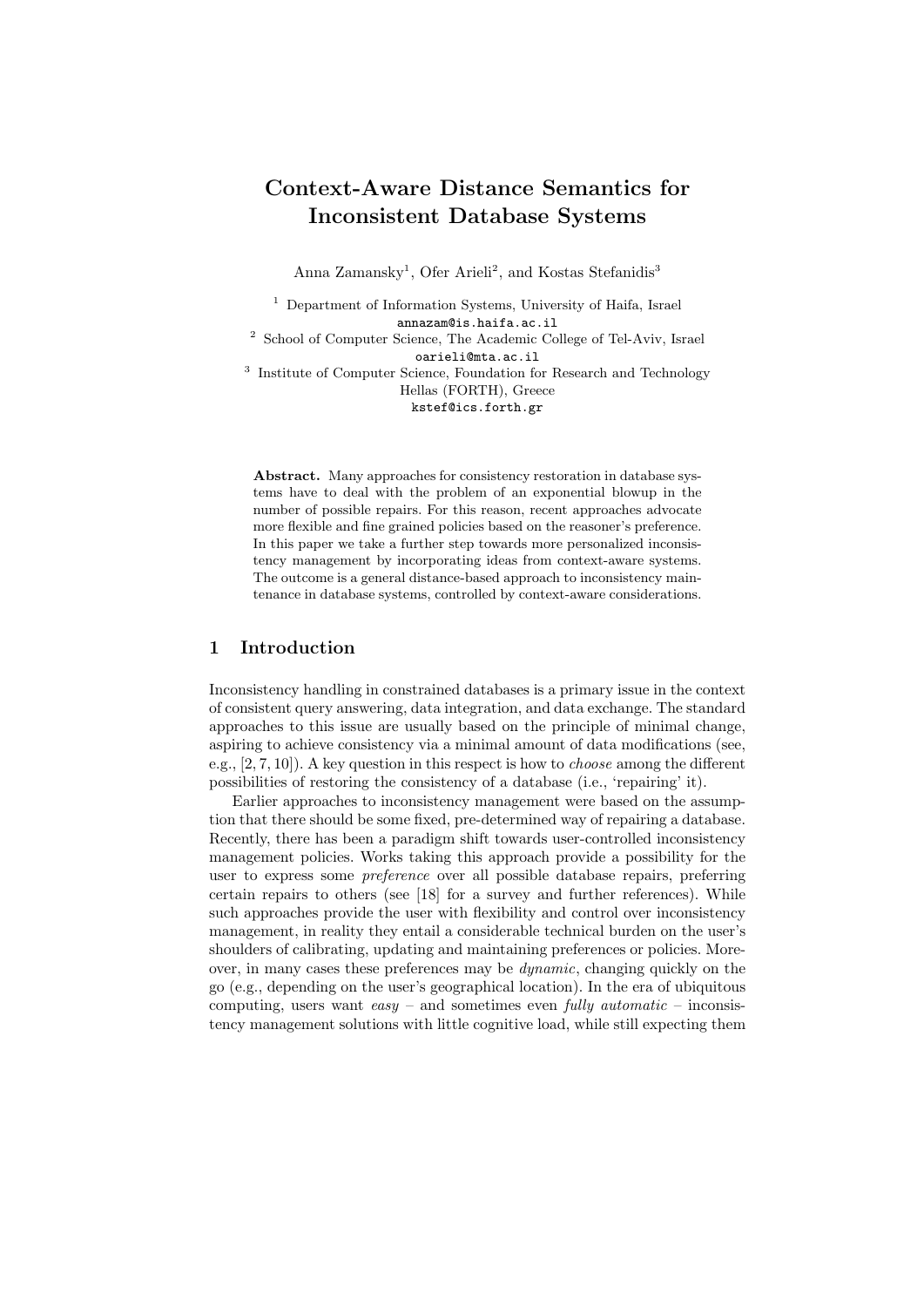to be *personalized* to their particular needs. This leads to the idea of introducing *context-awareness* into inconsistency management.

Context-awareness is defined as the use of contexts to provide task-relevant information and services to a user (see [1]). We believe that inconsistency management has natural relations to the concept of context. To capture this idea, we incorporate notions and techniques that have been studied by the contextaware computing community to consistency management for database systems, by combining the following two ingredients:

- **–** *Distance-based semantics* for restoring the consistency of inconsistent databases according to the principle of minimal change, and
- **–** *Context-awareness considerations* for incorporating user preferences.

| empNum name |      | address                            | salary |
|-------------|------|------------------------------------|--------|
|             | John | Tower Street 3, London, UK   70K\$ |        |
|             | John | Herminengasse 8, Wien, AT          | 80K\$  |
|             | Marv | 42 Street 15, New York, US         | 90K\$  |

*Example 1.* Let us consider the following simple database instance:

Two functional dependencies that may be violated here are empNum *→* address and empNum  $\rightarrow$  salary. Thus, a database with the above relation and integrity constraints is not consistent. Minimal change considerations (which will be expressed in what follows by distance functions) imply that it is enough to delete either the first or the second tuple for restoring consistency. Now, the decision which tuple to delete may be *context-dependent*. For instance, for tax assessments tuples with higher salaries may be preferred, while tuples with lower salaries may have higher priority when loans or grants are considered. The choice between the first two tuples may also be determined by more dynamic considerations, such as geographic locations, etc.

# **2 Inconsistent Databases and Distance Semantics**

For simplicity of presentation, in this paper we remain on the propositional level and reduce first-order databases to our framework by grounding them. In the sequel,  $\mathcal L$  denotes a propositional language with a *finite* set of atomic formulas Atoms( $\mathcal{L}$ ). An  $\mathcal{L}\text{-}interpretation I$  is an assignment of a truth value in  $\{T, F\}$  to every element in  $\text{Atoms}(\mathcal{L})$ . Interpretations are extended to complex formulas in  $\mathcal L$  in the usual way, using the truth tables of the connectives in  $\mathcal L$ . The set of two-valued interpretations for  $\mathcal L$  is denoted by  $\Lambda_{\mathcal L}$ . An interpretation *I* is a *model* of an *L*-formula  $\psi$  if  $I(\psi) = T$ , denoted by  $I \models \psi$ , and it is a model of a set *Γ* of *L*-formulas, denoted by  $I \models \Gamma$ , if it is a model of every *L*-formula in *Γ*. The set of models of *Γ* is denoted by *mod*(*Γ*). We say that *Γ* is *satisfiable* if  $mod(\Gamma)$  is not empty.

**Definition 1.** A *database*  $\mathcal{DB}$  in  $\mathcal{L}$  is a pair  $\langle \mathcal{D}, \mathcal{IC} \rangle$ , where  $\mathcal{D}$  (the *database instance*) is a finite subset of  $Atoms(\mathcal{L})$ , and  $IC$  (the *integrity constraints*) is a finite and consistent set of *L*-formulas.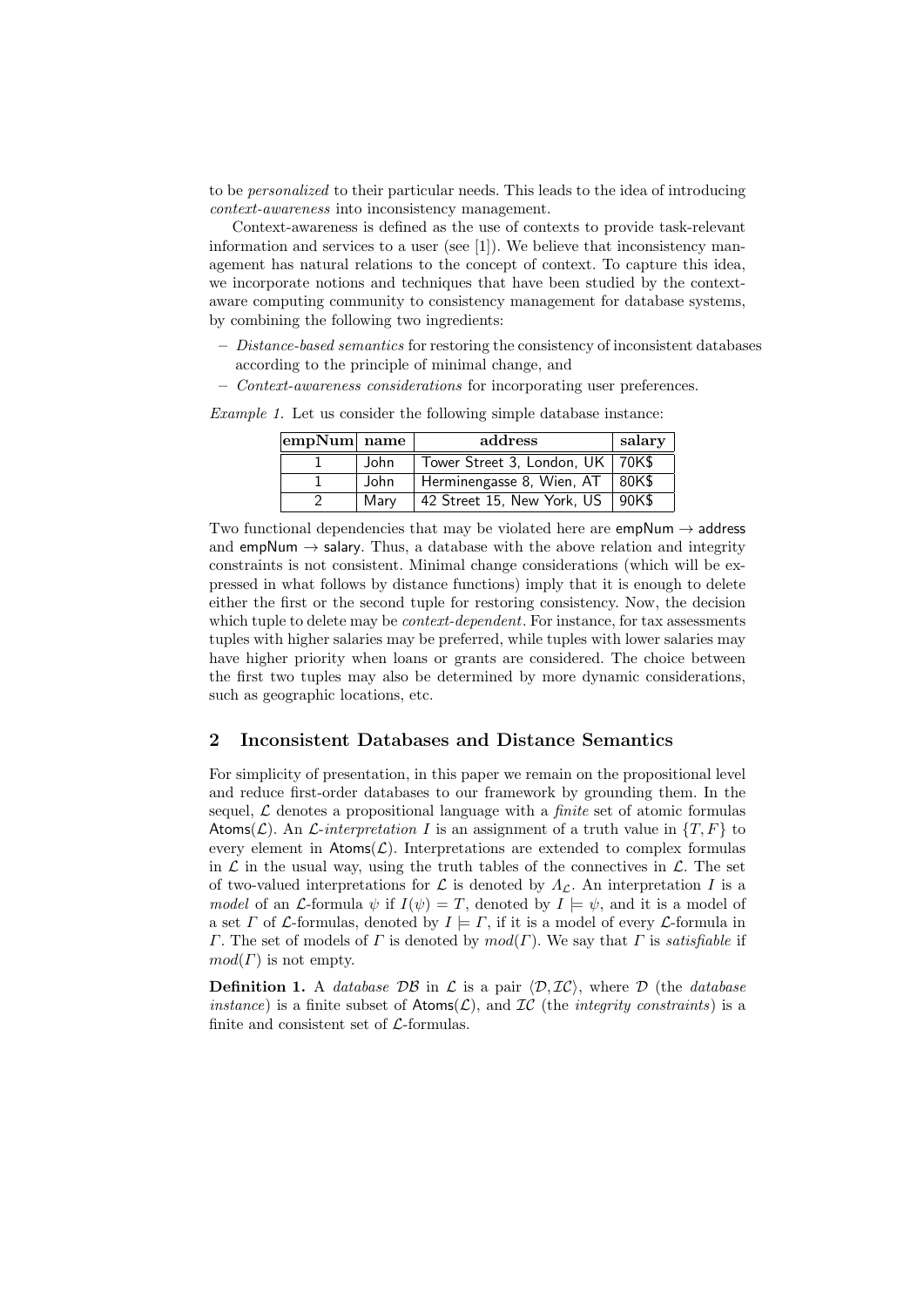The meaning of  $D$  is determined by the conjunction of its facts, augmented with Reiter's *closed world assumption*, stating that each atomic formula that does not appear in *D* is false:  $CWA(D) = \{\neg p \mid p \notin D\}$ . Henceforth, a database  $\mathcal{DB} = \langle \mathcal{D}, \mathcal{IC} \rangle$  will be associated with the theory  $\Gamma_{\mathcal{DB}} = \mathcal{IC} \cup \mathcal{D} \cup \text{CWA}(\mathcal{D})$ .

#### **Definition 2.** A database  $\mathcal{DB}$  is *consistent* iff  $\Gamma_{\mathcal{DB}}$  is satisfiable.

When a database is not consistent at least one integrity constraint is violated, and so it is usually required to look for "repairs" of the database, that is, changes of the database instance so that its consistency will be restored. There are numerous approaches for doing so (see, e.g., [2, 7, 10] for some surveys on this subject). Here we follow the distance-based approach described in [3, 5], which we find suitable for our purposes since it provides a modular and flexible framework for a variety of methods of repair and consistent query answering. In the context of database systems this approach aims at addressing the problem that when  $\mathcal{DB}$  is inconsistent  $mod(\Gamma_{\mathcal{DB}})$  is empty, so reasoning with  $\mathcal{DB}$  is trivialized. This may be handled by replacing  $mod(\Gamma_{\mathcal{DB}})$  with the set  $\Delta(\mathcal{DB})$  of interpretations that, intuitively, are 'as close as possible' to (satisfying)  $\mathcal{DB}$ , while still satisfying the integrity constraints. When  $\mathcal{DB}$  is consistent,  $\Delta(\mathcal{DB})$  and  $mod(\Gamma_{\mathcal{DB}})$ coincide (see Proposition 3 below), which assures that distance-based semantics is a conservative generalization of standard semantics for consistent databases.

In what follows, we recall the relevant definitions for formalizing the intuition above (see also [3, 5]).

**Definition 3.** A *pseudo-distance* on a set *U* is a total function  $d: U \times U \rightarrow \mathbb{R}^+$ , which is symmetric (for all  $\nu, \mu \in U$ ,  $d(\nu, \mu) = d(\mu, \nu)$ ) and preserves identity (for all  $\nu, \mu \in U$ ,  $d(\nu, \mu) = 0$  if and only if  $\nu = \mu$ ). A pseudo-distance *d* is called a *distance* (*metric*) on *U*, if it satisfies the triangular inequality: for all  $\nu, \mu, \sigma \in U$ ,  $d(\nu, \sigma) \leq d(\nu, \mu) + d(\mu, \sigma).$ 

**Definition 4.** A *(numeric) aggregation function* is a function *f*, whose domain consists of multisets of real numbers and whose range is the real numbers, satisfying the following properties:

1. *f* is non-decreasing when a multiset element is replaced by a larger element, 2.  $f(\{x_1, \ldots, x_n\}) = 0$  if and only if  $x_1 = x_2 = \ldots x_n = 0$ , and

3. 
$$
f({x}) = x
$$
 for every  $x \in \mathbb{R}$ .

An aggregation function *f* is *hereditary*, if  $f(\{x_1, \ldots, x_n\}) \leq f(\{y_1, \ldots, y_n\})$ entails that  $f(\{x_1, \ldots, x_n, z_1, \ldots, z_m\}) \leq f(\{y_1, \ldots, y_n, z_1, \ldots, z_m\}).$ 

In what follows we shall aggregate distance values. Since distances are nonnegative numbers, aggregation functions in this case include the summation and the maximum functions, the former is also hereditary.

*Example 2.* One may define the following distances on *ΛL*:

$$
d_U(I, I') = \begin{cases} 1 & \text{if } I \neq I', \\ 0 & \text{otherwise.} \end{cases} \qquad d_H(I, I') = | \{ p \in \text{Atoms}(\mathcal{L}) | I(p) \neq I'(p) \} |.
$$

 $d<sub>U</sub>$  is sometimes called the uniform distance and  $d<sub>H</sub>$  is known as the Hamming distance. More sophisticated distances are considered, e.g., in [5] and [12].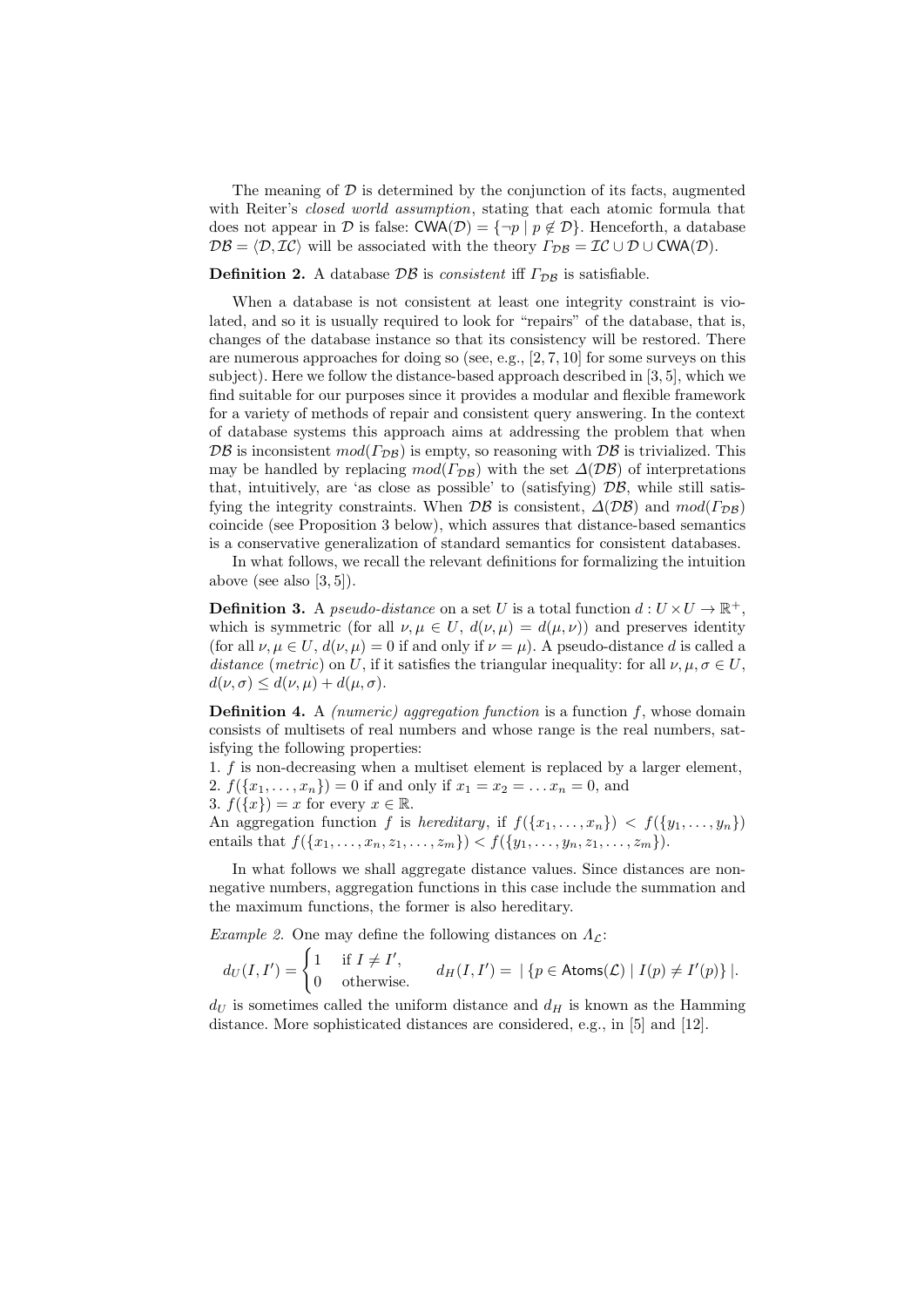**Definition 5.** A *distance setting* (for a language  $\mathcal{L}$ ) is a pair  $DS = \langle d, f \rangle$ , where *d* is a pseudo-distance on *Λ<sup>L</sup>* and *f* is an aggregation function.

The next definition is a common way of using distance functions for maintaining inconsistent data (see, e.g, [15, 16]).

**Definition 6.** For a finite set  $\Gamma = {\psi_1, \dots, \psi_n}$  of formulas in  $\mathcal{L}$ , an interpretation  $I \in A_{\mathcal{L}}$ , and a distance setting  $DS = \langle d, f \rangle$  for  $\mathcal{L}$ , we denote:  $d_{DS}(I, \psi_i) =$  $\min\{d(I, I') | I' \models \psi_i\}$  and  $\delta_{DS}(I, \Gamma) = f(\{d_{DS}(I, \psi_1), \dots, d_{DS}(I, \psi_n)\}).$ 

**Proposition 1.** [3, 16] *For every interpretation*  $I \in \Lambda_C$  *and a distance setting*  $DS = \langle d, f \rangle$ , it holds that  $I \models \psi$  iff  $d_{DS}(I, \psi) = 0$  and  $I \models \Gamma$  iff  $\delta_{DS}(I, \Gamma) = 0$ .

**Definition 7.** Given a database  $\mathcal{DB} = \langle \mathcal{D}, \mathcal{IC} \rangle$  in  $\mathcal{L}$  and a distance setting  $DS = \langle d, f \rangle$  for *L*, the set of the most plausible interpretations of DB (with respect to DS) is defined as follows:

$$
\Delta_{\text{DS}}(\mathcal{DB}) = \left\{ I \in \text{mod}(\mathcal{IC}) \mid I' \in \text{mod}(\mathcal{IC}) \implies \right. \\ \left. \delta_{\text{DS}}(I, \mathcal{D} \cup \text{CWA}(\mathcal{D})) \leq \delta_{\text{DS}}(I', \mathcal{D} \cup \text{CWA}(\mathcal{D})) \right\}.
$$

*Note 1.* Since  $I\mathcal{C}$  is satisfiable, for every database  $\mathcal{DB} = \langle \mathcal{D}, \mathcal{IC} \rangle$  and a distance setting DS for its language, it holds that  $\Delta_{DS}(DB) \neq \emptyset$ .

**Definition 8.** Let  $\mathcal{DB} = \langle \mathcal{D}, \mathcal{IC} \rangle$  be a database and  $DS = \langle d, f \rangle$  a distance setting. We say that  $\mathcal{R}$  is a DS-repair of  $\mathcal{DB}$ , if there is an  $I \in \Delta_{DS}(\mathcal{DB})$  such that  $\mathcal{R} = \{p \in \text{Atoms}(\mathcal{L}) \mid I(p) = T\}$ . We shall sometimes denote this repair by  $\mathcal{R}(I)$ and say that it is *induced by*  $I$  (or that  $I$  is the *characteristic model* of  $R$ ). The set of all the DS-repairs is denoted by Repairs<sub>DS</sub>( $\mathcal{DB}$ ) = { $\mathcal{R}(I) | I \in \Delta_{DS}(\mathcal{DB})$ }.

An alternative characterization of the DS-repairs of *DB* is given next:

**Proposition 2.** Let  $\mathcal{DB} = \langle \mathcal{D}, \mathcal{IC} \rangle$  be a database and  $DS = \langle d, f \rangle$  a distance *setting. Let*  $I_S$  *be the characteristic function of*  $S \subseteq$  Atoms( $\mathcal{L}$ ) *(that is,*  $I_S(p) = T$ *if*  $p \in S$  *and*  $I_S(p) = F$  *otherwise*). The DS-inconsistency value *of S is:* 

$$
\mathrm{Inc}_{\mathsf{DS}}(S) = \begin{cases} \delta_{\mathsf{DS}}(I_S, \mathcal{D} \cup \mathsf{CWA}(\mathcal{D})) & \text{if } I_S \in \mathit{mod}(\mathcal{IC}), \\ \infty & \text{otherwise.} \end{cases}
$$

*Then R ⊆* Atoms(*L*) *is a* DS*-repair of DB iff its* DS*-inconsistency value is minimal among the* DS*-inconsistency values of the subsets of* Atoms(*L*)*.*

*Proof.* Let  $\mathcal{R} \subseteq \text{Atoms}(\mathcal{L})$  such that  $\text{Inc}_{\text{DS}}(\mathcal{R}) \leq \text{Inc}_{\text{DS}}(S)$  for every  $S \subseteq \text{Atoms}(\mathcal{L})$ . Since *IC* is satisfiable,  $\text{Inc}_{DS}(\mathcal{R}) < \infty$ , and so  $I_{\mathcal{R}} \in \text{mod}(\mathcal{I}\mathcal{C})$ . Let now  $\mathcal{R}'$  be a DS-repair of *DB*. Then there is an element  $I' \in \Delta_{DS}(\mathcal{DB})$  such that  $\mathcal{R}' = \{p \in I\}$  $\mathsf{Atoms}(\mathcal{L}) \mid I'(p) = T\}$ . But  $\delta_{\mathsf{DS}}(I_{\mathcal{R}}, \mathcal{D} \cup \mathsf{CWA}(\mathcal{D})) \leq \delta_{\mathsf{DS}}(I', \mathcal{D} \cup \mathsf{CWA}(\mathcal{D}))$ , and so  $I_R \in \Delta_{DS}(\mathcal{DB})$  as well, which implies that  $R$  is a DS-repair of  $\mathcal{DB}$ .

For the converse, let  $\mathcal R$  be a DS-repair of  $\mathcal{DB}$  and let  $S \subseteq$  Atoms( $\mathcal L$ ). We have to show that  $\mathsf{Inc}_{DS}(\mathcal{R}) \leq \mathsf{Inc}_{DS}(S)$ . Indeed, if  $I_S \notin \mathsf{mod}(\mathcal{IC})$  then  $\mathsf{Inc}_{DS}(S) = \infty$ and so the claim is obtained. Otherwise, both  $I_{\mathcal{R}}$  and  $I_S$  are models of  $\mathcal{IC}$ , and since  $\mathcal{R}$  is a DS-repair of  $\mathcal{DB}, I_{\mathcal{R}} \in \Delta_{DS}(\mathcal{DB})$ . It follows that  $\delta_{DS}(I_{\mathcal{R}}, \mathcal{D} \cup$  $\text{CWA}(\mathcal{D})$ )  $\leq \delta_{\text{DS}}(I_S, \mathcal{D} \cup \text{CWA}(\mathcal{D}))$  and so  $\text{Inc}_{\text{DS}}(\mathcal{R}) \leq \text{Inc}_{\text{DS}}(S)$ .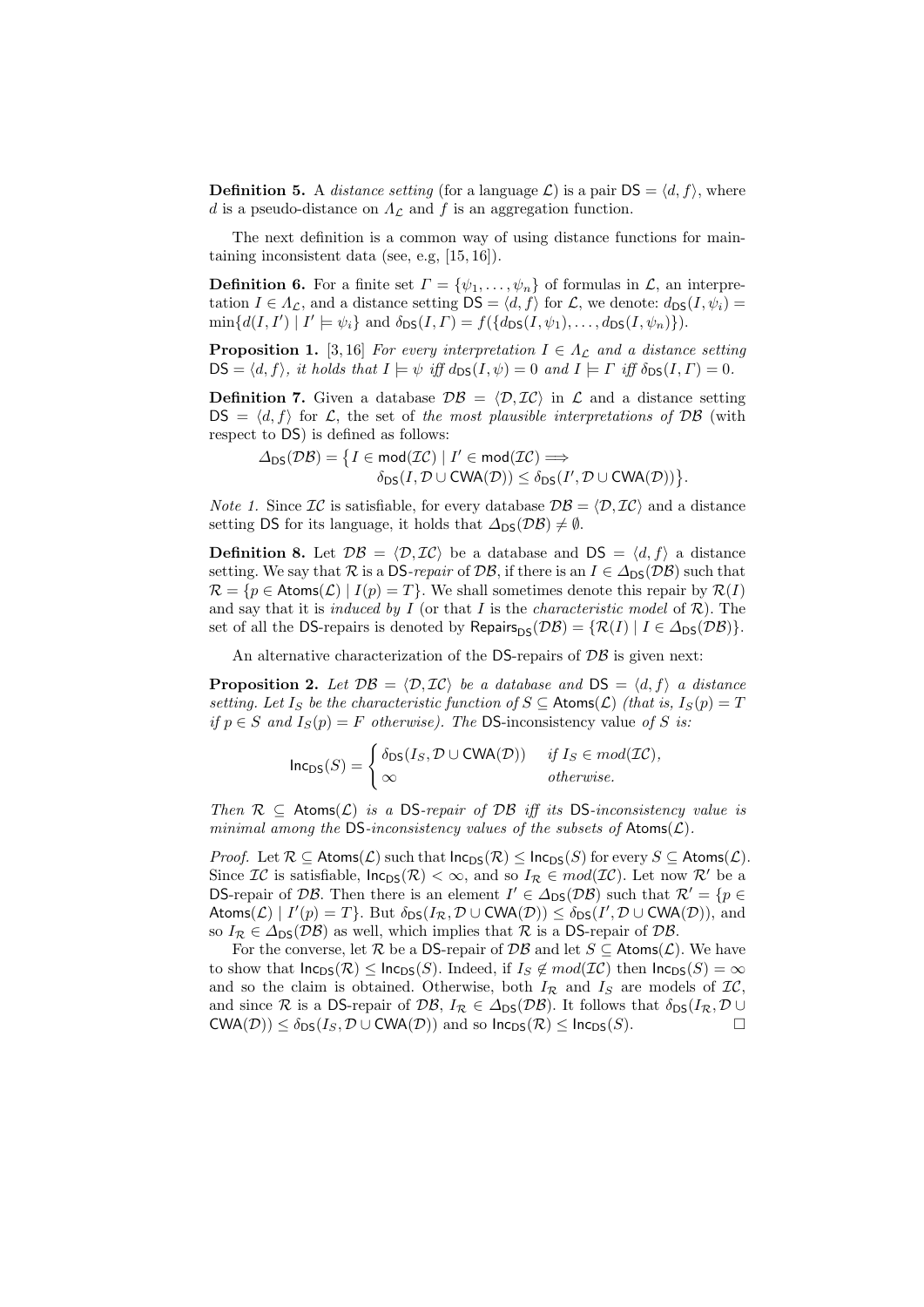By Proposition 1 and Definition 8, we also have the following result:

**Proposition 3.** Let  $\mathcal{DB} = \langle \mathcal{D}, \mathcal{IC} \rangle$  be a database and DS a distance setting. *The following conditions are equivalent: (1)*  $\mathcal{DB}$  *is consistent, (2)*  $\Delta_{\text{DS}}(\mathcal{DB})$  =  $mod(\Gamma_{\text{DB}})$ , (3) Repairs<sub>DS</sub>(*DB*) = {*D*}, (4) The DS-inconsistency value of every DS*-repair of DB is zero.*

*Example 3.* Let us return to the database in Example 1. The projection of the database table on the attributes id and salary is: *{⟨*1*,* 70K\$*⟩,⟨*1*,* 80K\$)*⟩,⟨*2*,* 90K\$*⟩}*. After grounding the database and representing the tuple *⟨*empNum*,*salary*⟩* by a propositional variable  $\mathsf{T}_{\text{salary}}^{\text{empNum}},$  we have:

$$
\mathcal{D} \cup \text{CWA}(\mathcal{D}) = \Big\{ T_{70K\$}^1, T_{80K\$}^1, \neg T_{90K\$}^1, \neg T_{70K\$}^2, \neg T_{80K\$}^2, T_{90K\$}^2 \Big\},
$$

and the functional dependency  $\mathsf{empNum} \to \mathsf{salary}$  is formulated as follows:

$$
\mathcal{IC} = \Big\{ \mathsf{T}^x_y \to \neg \mathsf{T}^x_z \mid y \neq z, \ y, z \in \{70K\$, 80K\$, 90K\$,}, \ x \in \{1, 2\} \Big\}.
$$

Using the distance  $d_H$  from Example 2 and  $f = \Sigma$ , we compute:

|            | $ d_H($  | ан<br>80 | $ d_H $  |          |          |          | $ \mathrm{T}_{90}^1) d_H(I,\neg \mathrm{T}_{70}^2) d_H(I,\neg \mathrm{T}_{80}^2) d_H(I,\mathrm{T}_{90}^2) \delta_{d_H,\Sigma}(I,\varGamma_{\mathcal{DB}}) $ |
|------------|----------|----------|----------|----------|----------|----------|-------------------------------------------------------------------------------------------------------------------------------------------------------------|
|            |          |          |          |          |          |          |                                                                                                                                                             |
|            |          |          |          |          |          |          |                                                                                                                                                             |
| 80         |          |          |          |          |          |          |                                                                                                                                                             |
| $\cdots$   | $\cdots$ | $\cdots$ | $\cdots$ | $\cdots$ | $\cdots$ | $\cdots$ | $\cdots$                                                                                                                                                    |
|            |          |          |          |          |          |          |                                                                                                                                                             |
| 90.<br>80, |          |          |          |          |          |          |                                                                                                                                                             |
| $\cdots$   | $\cdots$ | $\cdots$ | $\cdots$ | $\cdots$ | $\cdots$ | $\cdots$ | $\cdots$                                                                                                                                                    |

It follows that  $\Delta_{\langle d_H, \Sigma \rangle}(\mathcal{DB}) = \{I_1, I_2\}$  and Repairs<sub>DS</sub>( $\mathcal{DB}) = \{\mathcal{R}(I_1), \mathcal{R}(I_2)\},\$ where  $\mathcal{R}(I_1) = \{\mathsf{T}_{70}^1, \mathsf{T}_{90}^2\}$  and  $\mathcal{R}(I_2) = \{\mathsf{T}_{80}^1, \mathsf{T}_{90}^2\}$ . Thus, only  $\mathsf{T}_{90}^2$  holds in all the repairs of  $\mathcal{DB}$ , that is, only the salary of employee 2 is certain.

## **3 Context-Aware Inconsistency Management**

### **3.1 Context Modeling**

As defined in [1], *"Context is any information that can be used to characterize the situation of an entity. An entity is a person, place or object that is considered relevant to the interaction between a user and an application, including the user and application"*. This notion has been found useful in several domains, such as machine learning and knowledge acquisition (see, e.g., [8, 9]). We shall consider as a context any data that can be used to characterize database-related situations, involving database entities, user contexts and preferences, etc. [11]. There is a wide variety of methods for modeling contexts. Here we follow the data-centric approach introduced in [20], and refer to contexts using a finite set of special purpose variables (which may not be part of the database).

**Definition 9.** A *context environment* (or just a *context*) *C* is a finite tuple of variables  $\langle c_1, \ldots, c_n \rangle$ , where each variable  $c_i$  ( $1 \leq i \leq n$ ) has a corresponding range  $Range(c_i)$  of possible values. A *context state* for *C* (a *C*-state, for short) is an assignment *S* such that  $S(c_i) \in \text{Range}(c_i)$ . The set of context states is denoted by States(*C*).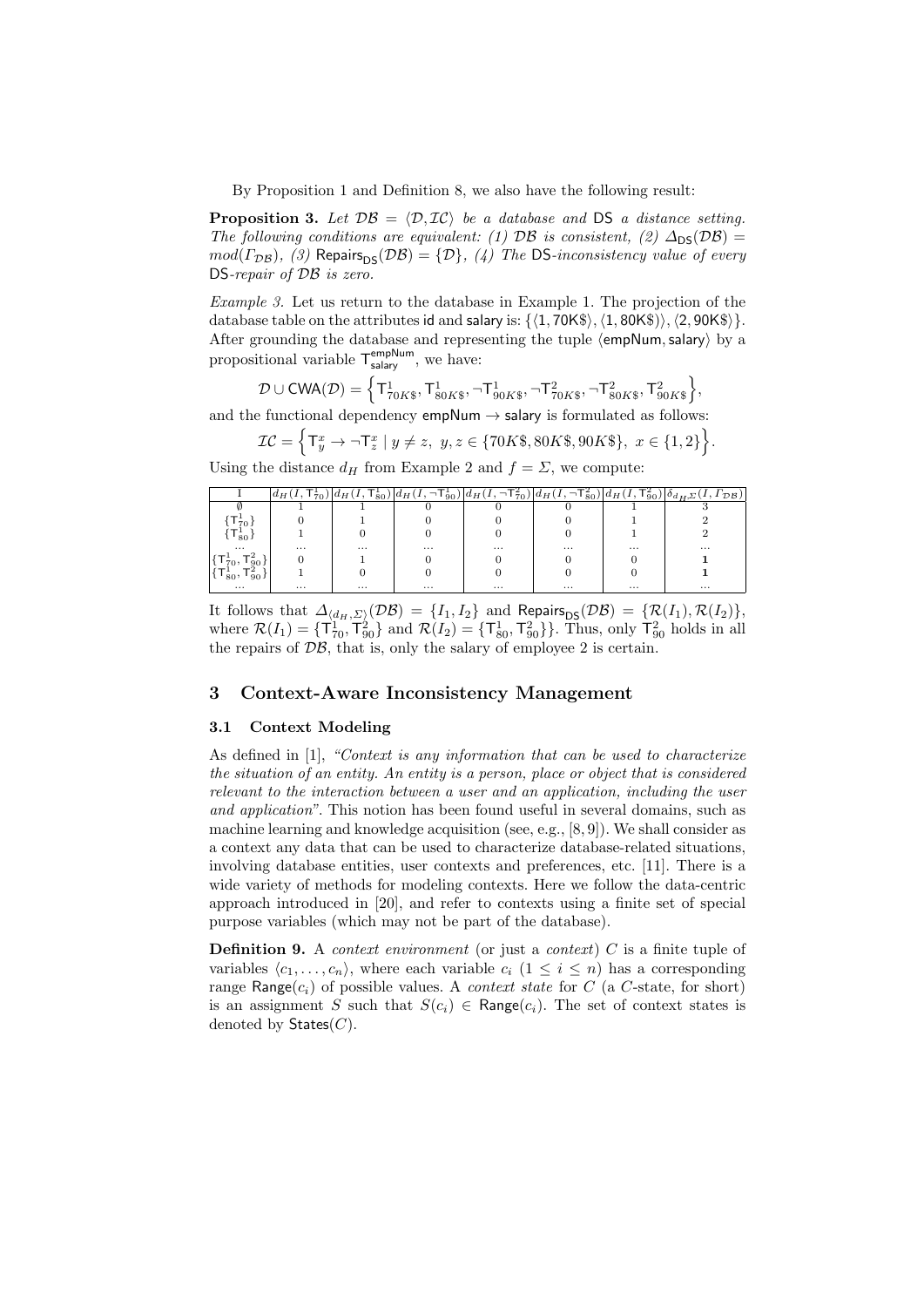Intuitively, a context environment *C* represents the parameters that may be taken into consideration for the database inconsistency maintenance.

We are now ready to incorporate context-awareness into distance considerations. We do so by making the 'most plausible' interpretations in *DB*, the elements in  $\Delta_{DS}(DB)$ , *sensitive to context*, in the sense that more 'relevant' formulas have higher impact on the distance computations than less 'relevant' formulas. Thus, while we still strive to minimize change, the latter will be measured in a more subtle, context-aware way.

**Definition 10.** A *relevance ranking* for a set *Γ* of formulas and a context environment *C*, is a total function  $R: \Gamma \times \text{States}(C) \to (0,1].$ 

Given a set *Γ* and a context environment *C*, a relevance ranking function for *Γ* and *C* assigns to every formula  $\psi \in \Gamma$  and every state *S* of *C* a (positive) *relevance factor*  $R(\psi, S)$  indicating the relevance of  $\psi$  according to *S*. Intuitively, higher values of these factors correspond to higher relevance of their formulas, which makes changes to these formulas in computing database repairs less desirable.<sup>4</sup>

**Definition 11.** A *context setting* for a set of formulas *Γ* is a triple  $CS(\Gamma)$  =  $\langle C, S, R \rangle$ , where *C* is a context environment,  $S \in \text{States}(C)$  is a *C*-state, and *R* is a relevance ranking function for *Γ* and *C*. In what follows we shall sometimes denote by  $\mathsf{CS}(\mathcal{L})$  a context setting  $\mathsf{CS}(\Gamma)$  in which  $\Gamma$  is the set of all the wellformed formulas of *L*.

Consistency restoration for databases can now be defined as before (see Definitions 6 and 7), except that the underlying distance setting  $DS = \langle d, f \rangle$  should now be context-sensitive in the sense that  $d_{DS}$  preserves the order induced by ranking in the following way:

**Definition 12.** Let  $CS(\mathcal{L}) = \langle C, S, R \rangle$  be a context setting for a language  $\mathcal{L}$ . A distance setting  $DS = \langle d, f \rangle$  is called CS-sensitive, if for every two atomic formulas  $p_1$  and  $p_2$  such that  $R(p_1, S) > R(p_2, S)$ , it holds that  $d_{DS}(I_2, p_1) >$  $d_{DS}(I_1, p_2)$  for every  $I_1 \in mod(p_1) \setminus mod(p_2)$  and  $I_2 \in mod(p_2) \setminus mod(p_1)$ .

Clearly, Proposition 3 holds also for context-sensitive distance settings.

Next, we demonstrate the effect of incorporating context sensitive distance settings on inconsistency management.

**Proposition 4.** Let  $\mathcal{DB} = \langle \mathcal{D} \sqcup \{p_1, p_2\}, \mathcal{IC} \rangle$  be a database<sup>5</sup>,  $CS = \langle C, S, R \rangle$  a *context setting and*  $DS = \langle d, f \rangle$  *a* CS-sensitive distance setting in which f is *hereditary. If*  $R(p_1, S) > R(p_2, S)$ *, for every*  $\mathcal{D}' \subseteq$  Atoms( $\mathcal{L}$ )  $\setminus \{p_1, p_2\}$  *such that*  $\mathcal{D}' \sqcup \{p_1\} \models \mathcal{IC},$  the DS-inconsistency value of  $\mathcal{D}_1 = \mathcal{D}' \sqcup \{p_1\}$  is smaller than *the* DS-inconsistency value of  $\mathcal{D}_2 = \mathcal{D}' \sqcup \{p_2\}.$ 

<sup>4</sup> Relevance factors may be thought of as a context-dependent interpretation of weights in prioritized theories (see, for example, [4]).

<sup>&</sup>lt;sup>5</sup> We denote by  $\mathcal{D} \sqcup \{p_1, p_2\}$  the disjoint union of  $\mathcal{D}$  and  $\{p_1, p_2\}$ .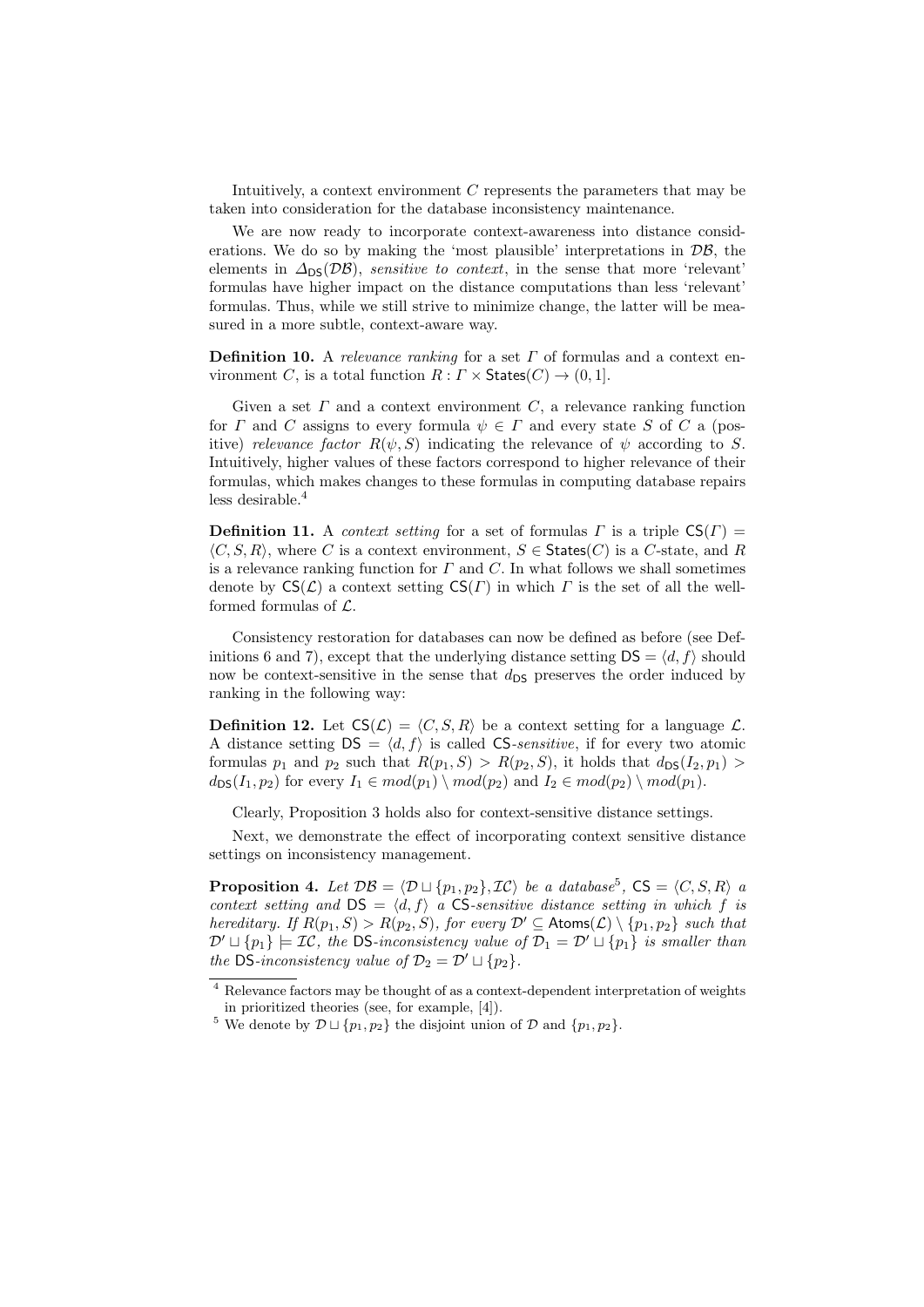*Proof.* Let  $\mathcal{D}' \subseteq$  Atoms $(\mathcal{L}) \setminus \{p_1, p_2\}$  and  $\mathcal{D}_1 = \mathcal{D}' \cup \{p_1\}$ . Since  $\mathcal{D}_1 \models \mathcal{IC}$ , we have that  $\text{Inc}_{DS}(\mathcal{D}_1) < \infty$ . Thus,  $\text{Inc}_{DS}(\mathcal{D}_1) < \text{Inc}_{DS}(\mathcal{D}_2)$  whenever  $\mathcal{D}_2 \not\models \mathcal{IC}$ . Suppose then that  $\mathcal{D}_2 \models \mathcal{IC}$  as well. In this case, in the notations of Proposition 2, we have that  $I_{\mathcal{D}_1}$  and  $I_{\mathcal{D}_2}$  differ only in the assignments for  $p_1$  and  $p_2$  (I.e.,  $I_{\mathcal{D}_1}$  satisfies  $p_1$  and falsifies  $p_2$  while  $I_{\mathcal{D}_2}$  satisfies  $p_2$  and falsifies  $p_1$ . Elsewhere, both interpretations are equal to  $I_{\mathcal{D}'}$ ). Now, since DS is CS-sensitive, by the facts that (i)  $R(p_1, S) > R(p_2, S)$ , (ii)  $I_{\mathcal{D}_1} \in \mathcal{m}od(p_1) \setminus \mathcal{m}od(p_2)$  and (iii)  $I_{\mathcal{D}_2} \in \mathcal{D}(p_2) \setminus \mathcal{D}(p_1)$ , we have that  $d_{\mathsf{DS}}(I_{\mathcal{D}_1}, p_2) < d_{\mathsf{DS}}(I_{\mathcal{D}_2}, p_1)$ . Let  $\mathcal{D} \cup \text{CWA}(\mathcal{D} \sqcup \{p_1, p_2\}) = \{\psi_1, \ldots, \psi_n\}$ . By the assumption that *f* is hereditary,

$$
\mathsf{Inc}_\mathsf{DS}(\mathcal{D}_1) = \delta_\mathsf{DS}(I_{\mathcal{D}_1}, \mathcal{DB}) =
$$

 $f({d_{DS}(I_{\mathcal{D}_1}, \psi_1), \ldots, d_{DS}(I_{\mathcal{D}_1}, \psi_n), d_{DS}(I_{\mathcal{D}_1}, p_1), d_{DS}(I_{\mathcal{D}_1}, p_2)}$ )  $f({a_{DS}(I_{D_1}, \psi_1), \ldots, a_{DS}(I_{D_1}, \psi_n), 0, d_{DS}(I_{D_1}, p_2)}$ ))  $f(\{d_{\text{DS}}(I_{\mathcal{D}_2}, \psi_1), \dots, d_{\text{DS}}(I_{\mathcal{D}_2}, \psi_n), 0, d_{\text{DS}}(I_{\mathcal{D}_1}, p_2)\})$  $f({d_{DS}(I_{D_2}, \psi_1), \ldots, d_{DS}(I_{D_2}, \psi_n), 0, d_{DS}(I_{D_2}, p_1)}$ )  $f$ ({ $d$ <sub>DS</sub>( $I$ <sub>*D*2</sub></sub>, $\psi$ <sub>1</sub>),..., $d$ <sub>DS</sub>( $I$ <sub>*D*<sub>2</sub></sub>, $\psi$ <sub>*n*</sub>)</sub>, $d$ <sub>DS</sub>( $I$ <sub>*D*<sub>2</sub></sub>, $p$ <sub>1</sub>)<sub></sub>)<sub></sub>)) =  $\delta_{\text{DS}}(I_{\mathcal{D}_2}, \mathcal{D}\mathcal{B}) = \text{Inc}_{\text{DS}}(\mathcal{D}_2).$ 

It follows that when context-sensitive distances are incorporated, "more relevant" formulas are preferred in the repairs. This is shown next.

**Corollary 1.** *Let*  $\mathcal{DB} = \langle \mathcal{D} \cup \{p_1, p_2\}, \mathcal{IC} \rangle$  *be a database,*  $CS = \langle C, S, R \rangle$  *a context setting and*  $DS = \langle d, f \rangle$  *a* CS-sensitive distance setting in which f is heredi*tary. If*  $\mathcal{DB}_1 = \langle \mathcal{D} \cup \{p_1\}, \mathcal{IC} \rangle$  *is a consistent database,*  $R(p_1, S) > R(p_2, S)$ *, and*  $IC \cup \{p_1, p_2\}$  *is (classically) inconsistent, then no* DS-repair of DB contains  $p_2$ .

Corollary 1 can be generalized as follows:

**Corollary 2.** Let  $\mathcal{DB} = \langle \mathcal{D}, \mathcal{IC} \rangle$  be a database,  $CS = \langle C, S, R \rangle$  a context setting *and*  $DS = \langle d, f \rangle$  *a* CS-sensitive distance setting in which f is hereditary. Suppose *that*  $D = D' \sqcup D''$  *can be partitioned to two disjoint nonempty subsets*  $D'$  *and*  $D''$ *such that (1):*  $\mathcal{DB}' = \langle \mathcal{D}', \mathcal{IC} \rangle$  *is a consistent database, (2):*  $\forall p'' \in \mathcal{D}'' \exists p' \in \mathcal{D}'$ such that  $\mathcal{IC} \cup \{p', p''\}$  is not consistent, and  $(3): \forall p' \in \mathcal{D}'$  and  $\forall p'' \in \mathcal{D}''$  it holds *that*  $R(p', S) > R(p'', S)$ *. Then for every* DS-repair  $R$  *of*  $DB$ *,*  $R \cap D'' = \emptyset$ *.* 

# **3.2 A Simple Construction of Context-Sensitive Distance Settings**

Below we provide a concrete method for defining context-sensitive distance settings and exemplify some of the properties of the settings that are obtained.

**Definition 13.** Let  $CS(\mathcal{L}) = \langle C, S, R \rangle$  be a context setting for  $\mathcal{L}$  and let g be an aggregation function. The (pseudo) distance  $d_g^{\text{CS}}$  on  $\Lambda_{\mathcal{L}}$  is defined as follows:

$$
d_g^{\mathsf{CS}}(I,I') = g(\{R(p,S) \cdot | I(p) - I'(p)| \mid p \in \mathsf{Atoms}(\mathcal{L})\}).
$$

It is easy to verify that for any CS and *g*, the function  $d_g^{\text{CS}}$  is a pseudodistance on  $\Lambda_{\mathcal{L}}$ . In particular, for any context setting  $CS(\mathcal{L}) = \langle C, S, R \rangle$  where *R* is uniformly 1,  $d_{\Sigma}^{\text{CS}}$  coincides with the Hamming distance  $d_H$  in Example 2. The next proposition provides a general way of constructing context-sensitive distance settings, based on the functions in Definition 13.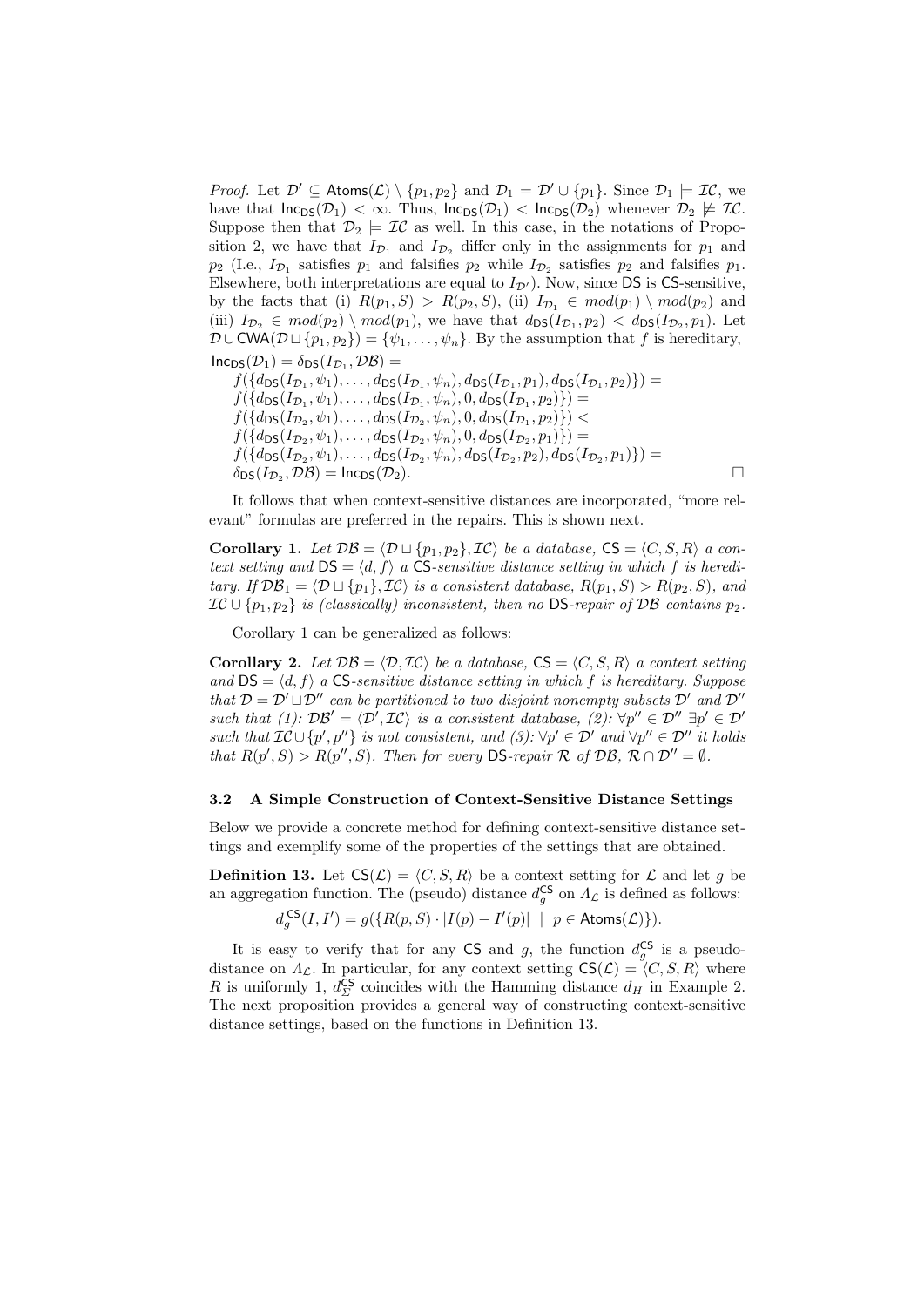**Proposition 5.** Let  $CS = \langle C, S, R \rangle$  be a context setting and let  $DS = \langle d_g^{\text{CS}}, f \rangle$ *be a distance setting, where g is a hereditary. Then* DS *is* CS*-sensitive.*

*Proof.* Let  $p_1$  and  $p_2$  be atomic formulas such that  $R(p_1, S) > R(p_2, S)$ , and let  $I_1 \in mod(p_1) \setminus mod(p_2)$  and  $I_2 \in mod(p_2) \setminus mod(p_1)$ . Below, we denote  $g(\overline{0}, x) = g({0, \ldots, 0, x, 0, \ldots, 0})$ . By Definition 6,

 $d_{\text{DS}}(I_1, p_2) = \min\{d_g^{\text{CS}}(I_1, J) \mid J \models p_2\}$ 

 $=$  min{ $g({R(p, S) \cdot |I_1(p) - J(p)| | p \in \text{Atoms}(\mathcal{L})}) | J | = p_2$ .

Since  $g$  is hereditary, the minimum above must be obtained for a model  $J$  of  $p_2$ that coincides with  $I_1$  on every atom  $p \neq p_2$ . It follows, then, that  $d_{DS}(I_1, p_2)$  $g(\overline{0}, R(p_2, S))$ . By similar considerations,  $d_{\text{DS}}(I_2, p_1) = g(\overline{0}, R(p_1, S))$ . Now, since  $R(p_1, S) > R(p_2, S)$  and since *g* is hereditary,  $d_{DS}(I_2, p_1) > d_{DS}(I_1, p_2)$ .

The next proposition demonstrates how CS-sensitive distance settings of the form defined above give precedence to "more relevant" facts.

**Proposition 6.** Let  $CS = \langle C, S, R \rangle$  be a context setting and let  $DS = \langle d_g^{\text{CS}}, f \rangle$ *be a distance setting, where g and f are hereditary aggregation functions. Let*  $\mathcal{DB} = \langle \mathcal{D} \sqcup \{p_1, p_2\}, \mathcal{IC} \rangle$  *be a database such that:* 

*1.*  $R(p_1, S) > R(p_2, S)$  *(i.e.,*  $p_1$  *is more relevant than*  $p_2$ *), and 2.*  $\mathcal{IC} \cup \{p_1, p_2\}$  *is not consistent but*  $\mathcal{DB}_1 = \langle \mathcal{D} \sqcup \{p_1\}, \mathcal{IC} \rangle$  *is consistent*<sup>6</sup>. *Then*  $\Delta_{DS}(\mathcal{DB}) = \{I_1\}$ *, where*  $I_1$  *is the (unique) model of*  $\mathcal{DB}_1$ *.* 

*Proof.* Again, we denote:  $g(\bar{0}, x) = g({0, \ldots, 0, x, 0, \ldots, 0})$ . Then, for all p, I,  $d_{\text{DS}}(I, p) = \begin{cases} 0 & \text{if } I \models p, \\ \frac{q(\overline{0}, p(\overline{p}, \overline{S}))}{p(\overline{p}, \overline{S})} & \text{otherwise} \end{cases}$  $g(\overline{0}, R(p, S))$  otherwise.

Suppose that  $\mathcal{D} \cup \text{CWA}(\mathcal{D} \sqcup \{p_1, p_2\}) = \{\psi_1, \ldots, \psi_n\}$ . Let  $I \in \Delta_{\text{DS}}(\mathcal{D}\mathcal{B})$  and  $I_1 \in$ *mod*( $\Gamma_{\text{DB}_1}$ ) (Such a model exists, since  $\mathcal{DB}_1$  is consistent). By Corollary 1, since DS is CS-sensitive (Proposition 5),  $I \not\models p_2$ , and so  $d_{DS}(I, p_2) = g(\overline{0}, R(p_2, S))$ . Now,

$$
\delta_{\text{DS}}(I, \mathcal{DB}) = f(\{d_{\text{DS}}(I, \psi_1), \dots, d_{\text{DS}}(I, \psi_n), d_{\text{DS}}(I, p_1), d_{\text{DS}}(I, p_2)\}) = f(\{d_{\text{DS}}(I, \psi_1), \dots, d_{\text{DS}}(I, \psi_n), d_{\text{DS}}(I, p_1), g(\overline{0}, R(p_2, S))\}).
$$

and so, since *f* is non-decreasing,

$$
\delta_{\text{DS}}(I, \mathcal{DB}) \ge f(\{0, \ldots, 0, 0, g(\overline{0}, R(p_2, S))) = f(\{d_{\text{DS}}(I_1, \psi_1), \ldots, d_{\text{DS}}(I_1, \psi_n), d_{\text{DS}}(I_1, p_1), d_{\text{DS}}(I_1, p_2)\}) = \delta_{\text{DS}}(I_1, \mathcal{DB}).
$$

Thus,  $I_1 \in \Delta_{\text{DS}}(\mathcal{DB})$ . On the other hand, if there is some  $q \in \{\psi_1, \ldots, \psi_n, p_1\}$ for which  $d_{DS}(I, q) \neq 0$ , then since f is hereditary the above inequality becomes strict, which contradicts the assumption that  $I \in \Delta_{DS}(\mathcal{DB})$ . It follows that for every  $q \in \{\psi_1, \ldots, \psi_n, p_1\}$   $d_{\text{DS}}(I, q) = d_{\text{DS}}(I_1, q) = 0$ , i.e.,  $I \models q$ . One concludes, then, that *I* is a model of  $\mathcal{DB}_1$ , that is,  $I = I_1$ .

Proposition 6 may be extended in various ways. Below is one such extension. <sup>6</sup>  $\mathcal{DB}_2 = \langle \mathcal{D} \cup \{p_2\}, \mathcal{IC} \rangle$  may be consistent as well, but this is not a prerequisite.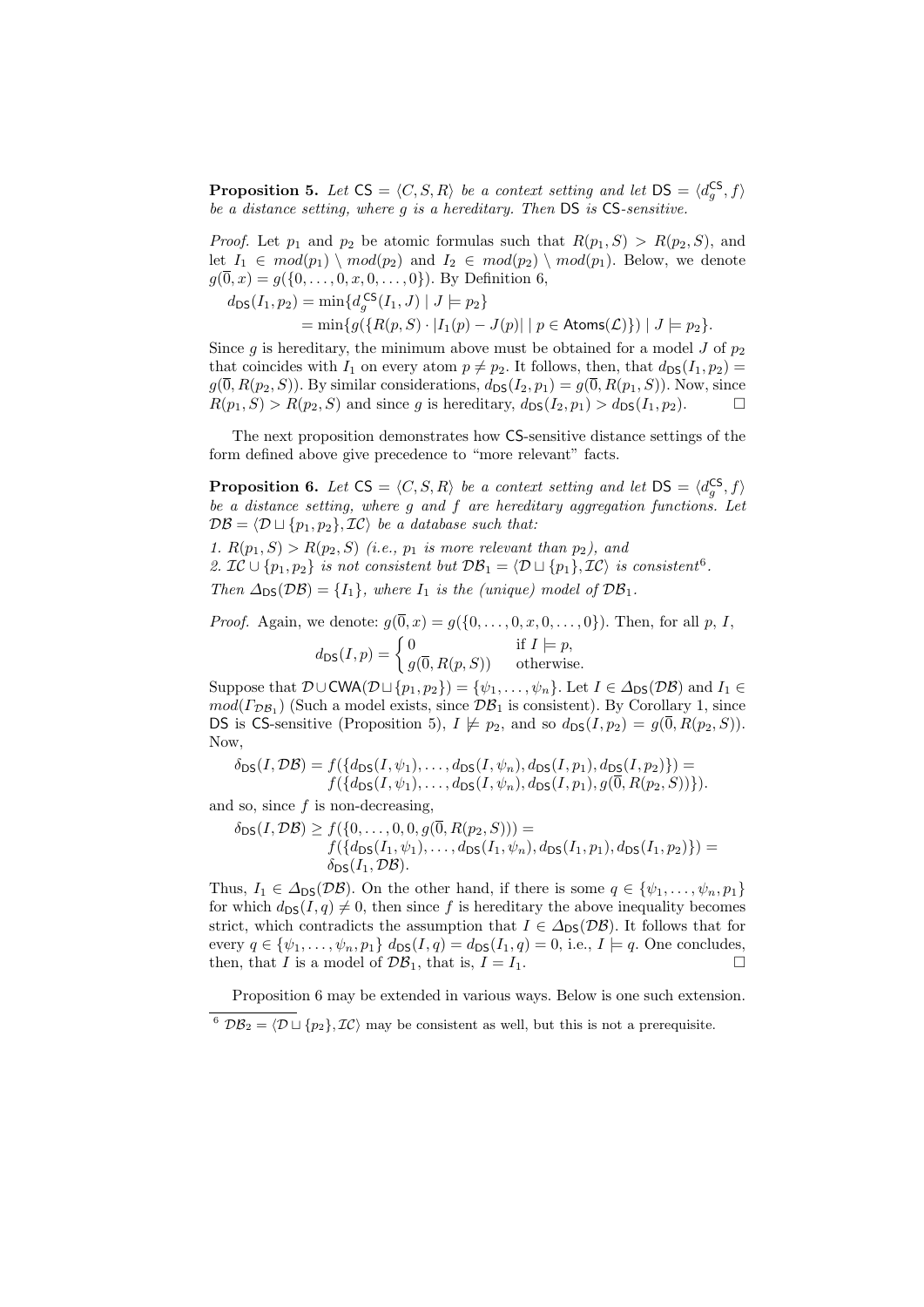**Proposition 7.** Let  $\mathcal{DB} = \langle \mathcal{D}, \mathcal{IC} \rangle$  CS =  $\langle C, S, R \rangle$  and  $DS = \langle d_g^{\mathsf{CS}}, f \rangle$ , where g *and f are hereditary aggregation functions. Suppose that D can be partitioned to two nonempty subsets D′ and D′′, such that*

*1.*  $\mathcal{DB}' = \langle \mathcal{D}', \mathcal{IC} \rangle$  *is a consistent database,* 

*2.*  $\forall p'' \in \mathcal{D}''$  ∃ $p' \in \mathcal{D}'$  *s.t. IC* ∪ { $p', p''$ } *is not consistent, and* 

*3.*  $\forall p' \in D'$  *and*  $\forall p'' \in D''$ ,  $R(p', S) > R(p'', S)$ .

*Then*  $\Delta_{DS}(\mathcal{DB}) = \{I'\}$ , where *I'* is the (unique) model of  $\mathcal{DB}'$ .

*Proof.* The proof is similar to that of Proposition 6. We omit the details.  $\Box$ 

*Example 4.* Consider again the database in Example 1. By Example 3, the distance setting  $DS = \langle d_H, \Sigma \rangle$  leads to the following two equally good repairs:

| Repair 1 : |      |                                  |       | Repair 2 : |      |                                      |       |  |
|------------|------|----------------------------------|-------|------------|------|--------------------------------------|-------|--|
|            |      | $ eNum $ name   address   salary |       |            |      | $ eNum $ name $ $ address $ $ salary |       |  |
|            | John | UK                               | 70K\$ |            | John |                                      | 80K\$ |  |
|            | Marv | …, US                            | 90K\$ |            | Marv |                                      | 90K\$ |  |

Sensitivity to context may differentiate between these repairs, preferring one to another. Let us again denote by  $T_{UK}^1$ ,  $T_{AT}^1$  and  $T_{US}^2$  the tuple according to which John lives in the UK and is payed 70K\$, John lives in Austria and is payed 80K\$, and the tuple with the information about Mary.

Now, consider the context setting  $CS(\mathcal{L}) = \langle C, S, R \rangle$  and the distance set- $\text{tting DS} = \langle d_{\Sigma}^{\text{CS}}, \Sigma \rangle$ , where  $C = \{\text{country}\}\$ , Range(country) =  $\{\text{US}, \text{UK}, \text{AT}\}\$  $S$ (country) = UK, and the relevance ranking is given by the following functions:

$$
R(\mathsf{T}_{\mathsf{c}}^{\mathsf{i}}, S) = \begin{cases} 1, & \text{if } c = S(\text{country}), \\ 0.5, & \text{otherwise.} \end{cases} \quad R(\neg \mathsf{T}_{\mathsf{c}}^{\mathsf{i}}, S) = \begin{cases} 0.5, & \text{if } c = S(\text{country}), \\ 1, & \text{otherwise.} \end{cases}
$$

Computation of  $\Delta_{DS}$  is given below (where we abbreviate  $d(\psi, S)$  for  $d_{\Sigma}^{CS}(\psi, S)$ ).

|                                           | d(I,<br>UK, D | $_{\alpha_{\tau}}^{1},S) d(I, \cdot) $ | $\neg$ T <sub>US</sub> , $\overline{S}$ ) $\overline{d(I)}$ | $\neg$ T <sub>UK</sub> , S) $\overline{d(I)}$ | $\mathsf{\Gamma}^2_{\mathsf{AT}}, S)$ |          | S)       |
|-------------------------------------------|---------------|----------------------------------------|-------------------------------------------------------------|-----------------------------------------------|---------------------------------------|----------|----------|
|                                           |               | 0.5                                    |                                                             |                                               |                                       | 0.5      | ◠        |
| <b>UK</b>                                 |               | 0.5                                    |                                                             |                                               |                                       | 0.5      |          |
| –                                         |               |                                        |                                                             |                                               |                                       | 0.5      | 1.5      |
| $\mathsf{T}^\mathfrak{l}_{\mathsf{US}}$ , |               | 0.5                                    |                                                             |                                               |                                       | 0.5      |          |
| $\cdots$                                  | $\cdots$      | $\cdots$                               | $\cdots$                                                    | $\cdots$                                      | $\cdots$                              | $\cdots$ | $\cdots$ |
| UK,<br>US.                                |               | 0.5                                    |                                                             |                                               |                                       |          | 0.5      |
| US.<br>$AT^{\bullet}$                     |               |                                        |                                                             |                                               |                                       |          |          |
| $\cdots$                                  | $\cdots$      | $\cdots$                               | $\cdots$                                                    | $\cdots$                                      | $\cdots$                              | $\cdots$ | $\cdots$ |

According to CS, the single element in  $\Delta_{DS}(\mathcal{DB})$  satisfies  $\{T^1_{UK}, T^2_{US}\}$ , and so Repair 1 is preferred. Dually, in a state  $S'$  where  $S'$  (country) = AT, Repair 2 is preferred. Thus, context-aware considerations lead us to choose different repairs according to the relevance ranking, as indeed guaranteed by Propositions 6 and 7.

## **4 Conclusion**

As observed in [13], contexts have largely been ignored by the AI community. In the database community context awareness has only recently been addressed in relation to user preference in querying (consistent) databases [17, 19]. To the